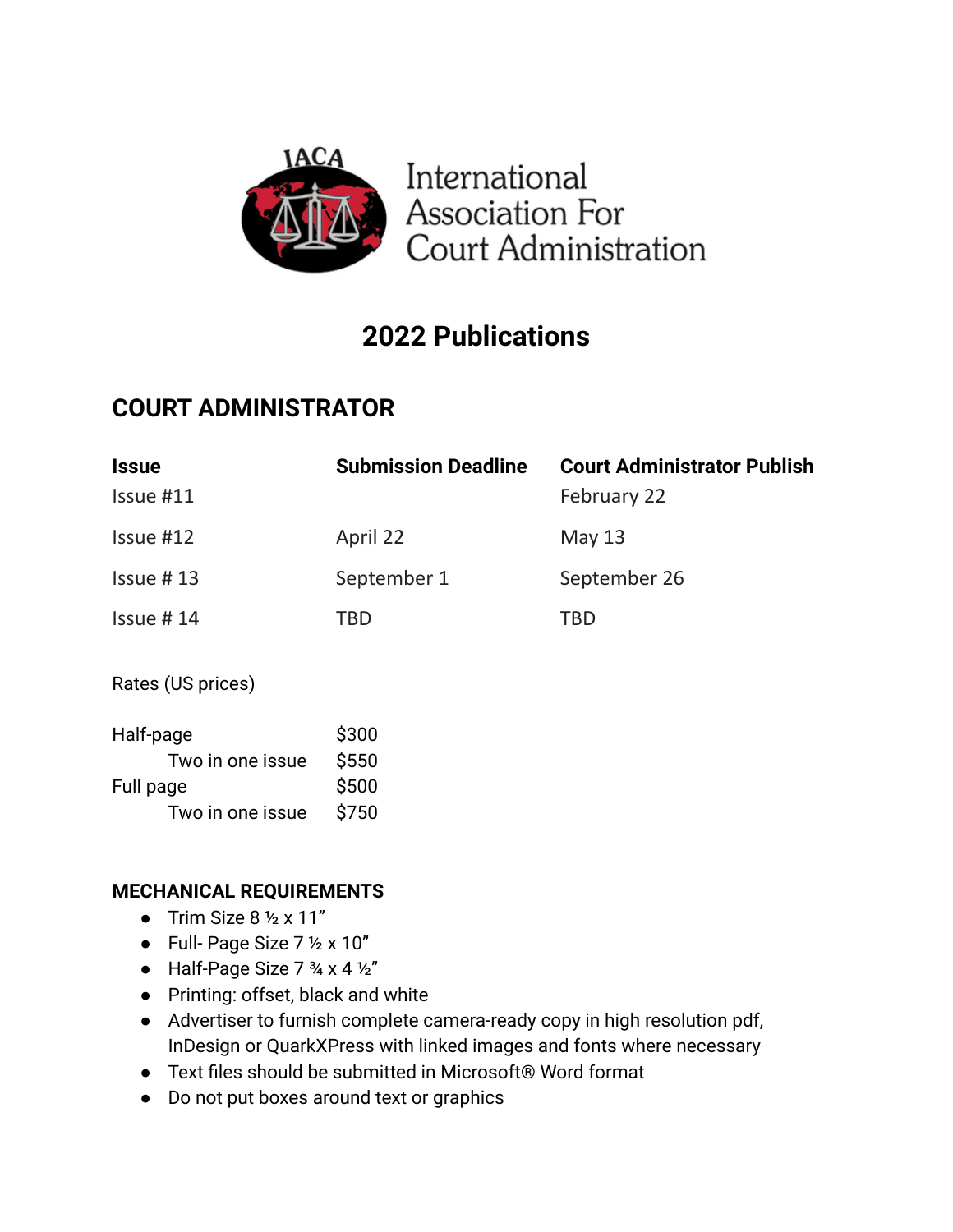- Photographs or graphics should be submitted as separate files in a JPEG format, not embedded in the text document
- Photographs should be at least 300 dpi
- Do not submit photos downloaded from the web because of low resolution (72 dpi)
- If applicable, advertiser provides their ad's CMYK color codes to the edit

## **JOURNAL (IJCA)**

| <b>Issue</b>         | <b>Submission Deadline</b> | <b>Journal Publish</b> |
|----------------------|----------------------------|------------------------|
| Volume #13, Issue #1 | March 31                   | April 15               |
| Volume #13, Issue #2 | July 22                    | August 4               |
| Volume #13, Issue #3 | November 22                | December 4             |

## **Advertising Rates (US Prices)**

| Single half page                                             | \$500   |
|--------------------------------------------------------------|---------|
| Two half pages in a single issue (separate pages non-facing) | \$800   |
| Single full page                                             | \$1.100 |
| Two full pages in a single issue (separate pages non-facing) | \$1.800 |

#### **Banners**

A banner is a heading or picture over the contents of an issue or on the IJCA homepage containing a link to a webpage. (Maximum of three homepage banners and three advertisements per issue.)

| Per Issue                                                  | \$2,000 |
|------------------------------------------------------------|---------|
| Banner on the IJCA homepage for one year                   |         |
| Banner on the homepage for two issues plus banner on issue |         |
| page                                                       |         |
| An additional one-page ad (three or more) in each issue    | \$900   |